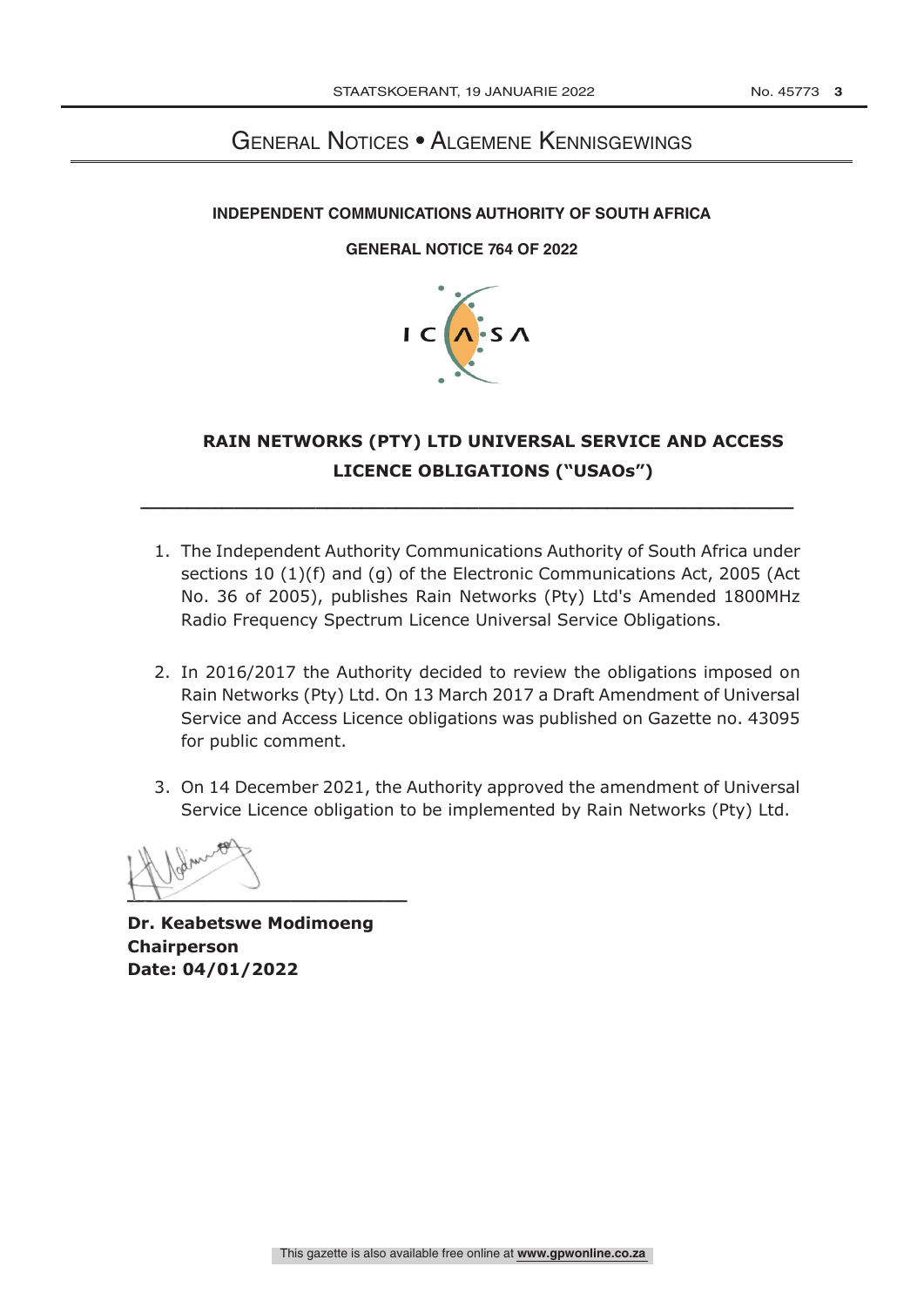## **RAIN NETWORKS (PTY) LTD UNIVERSAL SERVICE AND ACCESS LICENCE OBLIGATIONS ("USAOs")**

# **ANNEXURE A Schedule A**

#### **DEFINITIONS**

In these USAOs, all words and expressions used, unless the context otherwise requires, have the same meanings as ascribed thereto in terms of the Electronic Communications Act, 2000 (Act No. 36 of 2005), as amended:

**"Act"** means the Electronic Communications Act, 2005 (Act No 36 of 2005);

**"Authority"** means the Independent Communications Authority of South Africa

("ICASA");

**"Broadband Policy"** means 'South Africa Connect: Creating Opportunities, Ensuring Inclusion - South Africa's Broadband Policy', as published on 06 December 2013, in Government Gazette No 37119 (Notice No 37119);

**"CET"** means a Community Education and Training college established in terms of Section 3(1)(b) of the Continuing Education and Training Act, 2006 (Act No 16 of 2006);

**"CLC"** means a Community Learning Centre established in terms of Section 3(1)(b) of the Continuing Education and Training Act, 2006 (Act No 16 of 2006);

**"Connectivity"** means connecting a local area network to a dedicated electronic communication network by means of any chosen technology, providing the local area network with the required minimum bandwidth and speed as stated in the National Broadband Policy as published;

**"DCDT"** means the Department of Communications and Digital Technologies;

**"DHET"** means the Department of Higher Education and Training;

**"Effective date"** means the date of publication, or another date determined by the Authority;

**"Hardware"** means any network equipment required for wireless connectivity;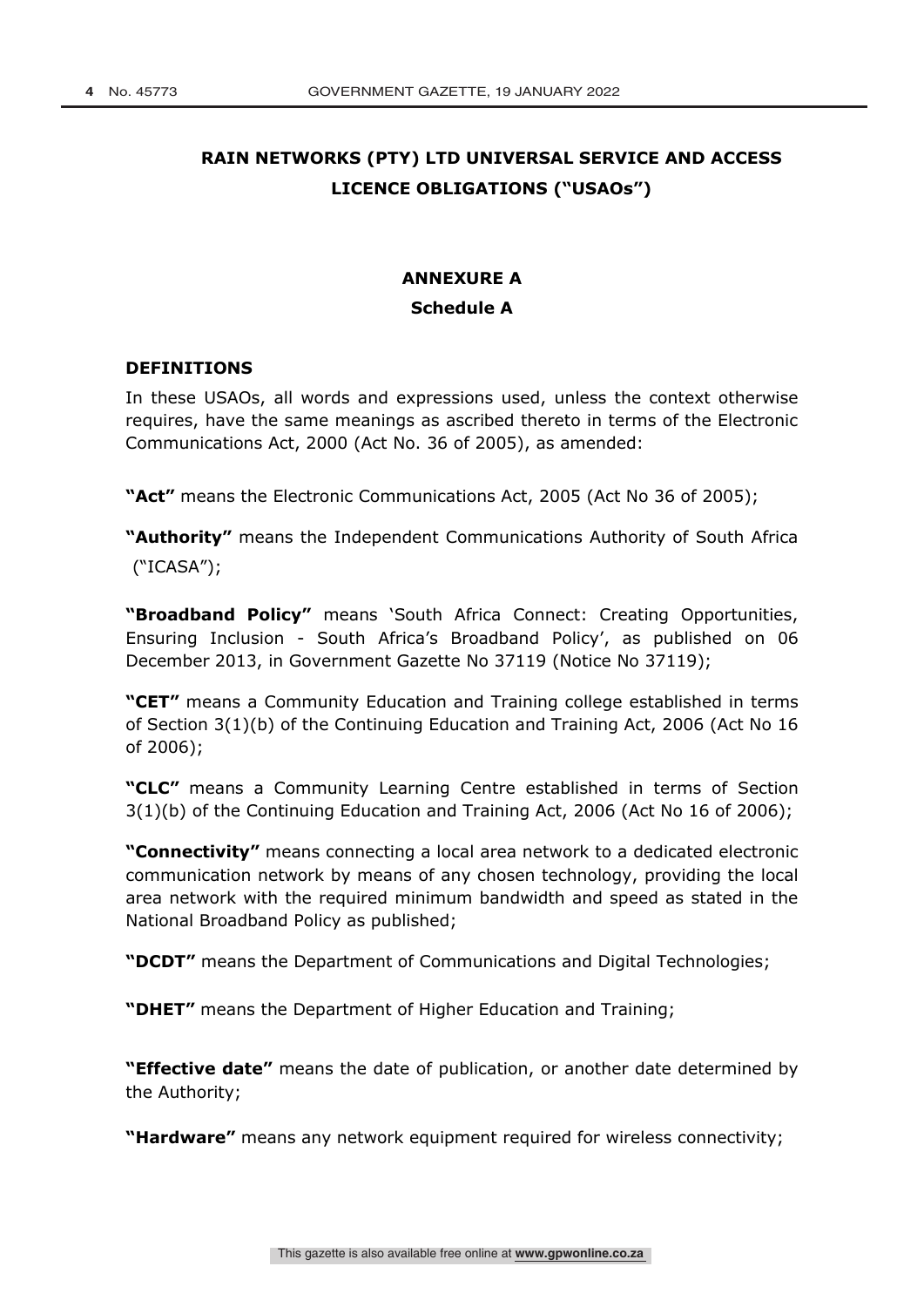- **"Implementation date"** means the date at which the implementation of connectivity at a CET college site is completed.
- "**Licensee**" means Rain Networks (Pty) Ltd;

"**Rollout Plan"** means the implementation plan, which lays out the schedule for providing connectivity to the CET college sites;

"**Sentech"** means Sentech SOC Limited;

"**Service Level Agreement"** means a contract between the Licensee and Sentech that documents what services the Licensee will furnish and defines the service standards both the Licensee and Sentech are obligated to meet.

**"Service Provision Regulations"** means any regulations on electronic communications service provision, including but not limited to the End User and Service Subscriber Charter;

"**USAOs**" means Universal Service and Access Obligations.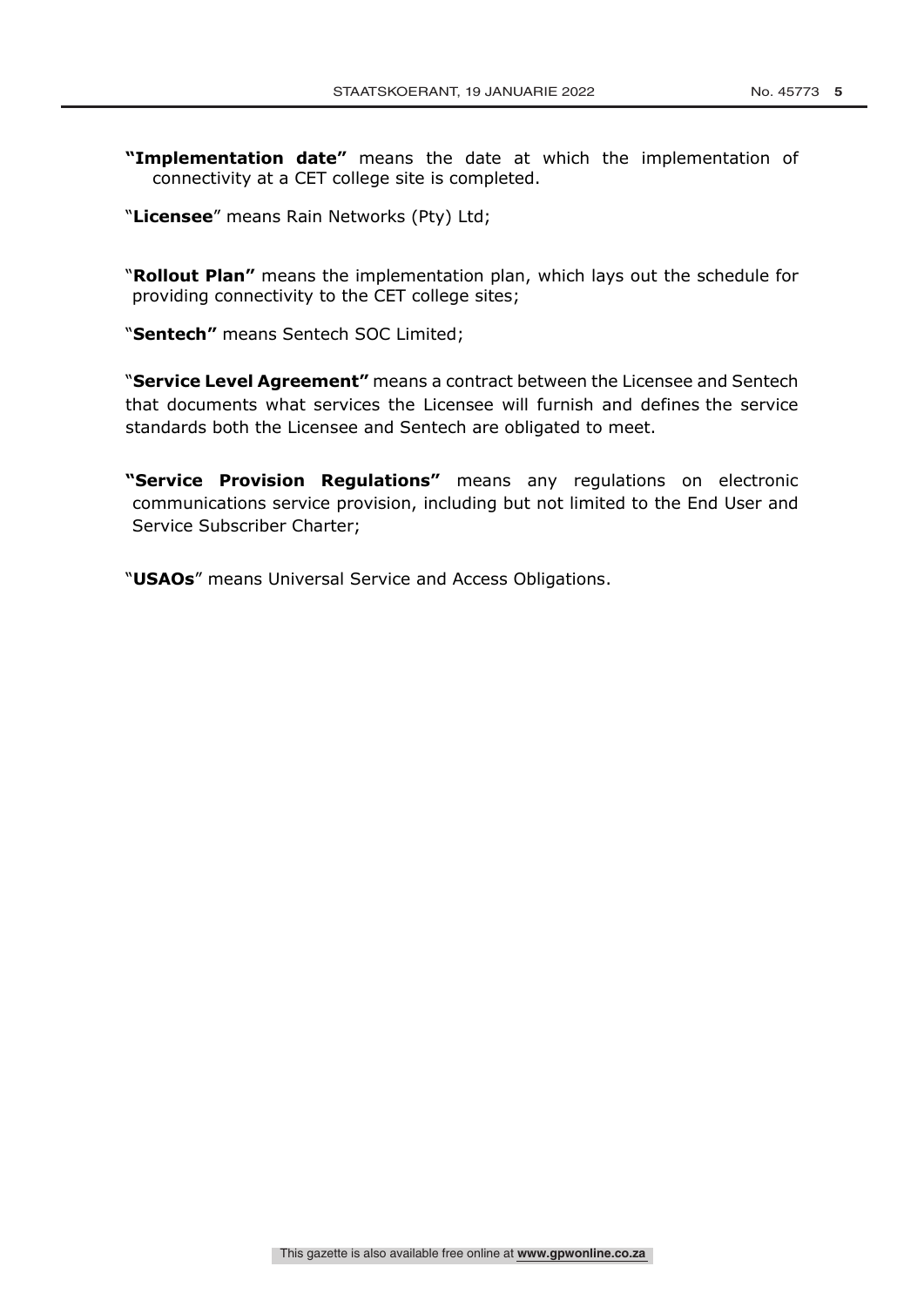#### **Schedule B**

## **1. PROVISION OF CONNECTIVITY TO COMMUNITY EDUCATION AND TRAINING COLLEGES ("CETs") AND COMMUNITY LEARNING CENTRES ("CLCs").**

- 1.1. The Licensee shall provide connectivity to sixty-three (63) CET college sites, consisting of nine (9) CET college head offices and fifty-four (54) Community Learning Centres ("CLCs"), allocated by the Authority, over a period of three (3) years.
- 1.2. The Licensee must provide a Rollout Plan, devised in conjunction with Sentech, subject to approval by the Authority.
- 1.3. A copy of the Service Level Agreement must be filed with the Authority, for record-keeping purposes, within sixty (60) days after the USAOs for both the Licensee and Sentech have been published in the Notice.
- 1.4. The Licensee shall commence implementation of connectivity as of the effective date, subject to the allocation of CET college sites by the Authority.
- 1.5. The Licensee must complete connectivity to sixty-three (63) CET college sites as allocated, within three (3) years from the effective date.
- 1.6. The Licensee shall maintain connectivity for the duration of its service licence period.
- 1.7. Failure to comply with any of these requirements will be regarded as noncompliance with Licensee's the USAO requirements.

### **2. STANDARDS AND SPECIFICATIONS FOR THE USAOs.**

- 2.1. The connectivity must be at a speed of no less than 20 Mbps.
- 2.2. The bandwidth will be capped at 100 gigabytes per month for the duration of the licence, per CET college site, starting from the implementation date.
- 2.3. The specifications required for the implementation of the connectivity will be as follows: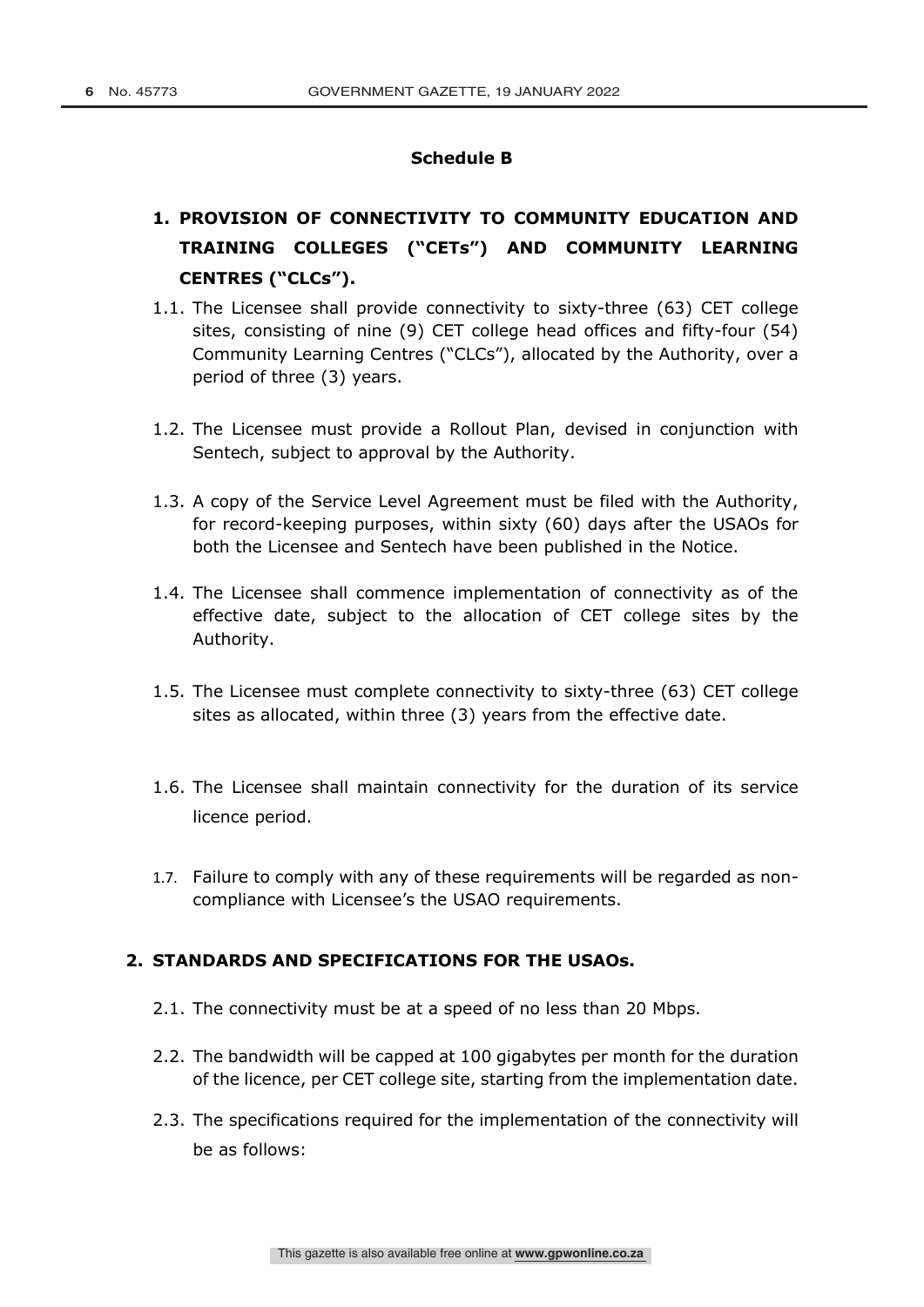- 2.3.1. provide Internet connectivity to all nine (9) CET college head offices and fifty-four (54) CLC sites via suitable connectivity;
- 2.3.2. provide dedicated connectivity between the nine (9) CET head offices and the DHET Head Office;
- 2.3.3. interconnect all nine (9) CET colleges to each other, provincially and nationally, via suitable technology; and
- 2.3.4. provide Wi-Fi hot spots for public access within each of the sixtythree (63) CET college sites.
- 2.4. The Licensee must provide the hardware required for:
	- 2.4.1. the provision of Internet connectivity to all sixty-three (63) CET college sites;
	- 2.4.2. interconnection between the nine (9) CET college sites and the DHET Head Office provincially and nationally;
	- 2.4.3. the Wi-Fi hot spots for public access within each of the CET college sites;
	- 2.4.4. Hardware shall exclude any computers, similar devices and related peripherals, except for the ones mentioned in clauses 2.4.1, 2.4.2 and 2.4.3.
- 2.5. The installation of the hardware must be done by the Licensee.
- 2.6. The Licensee must resolve any maintenance and repair issues regarding connectivity within two (2) working days, for the duration of the service licence period.
- 2.7. The Licensee must maintain network connectivity in line with the regulatory requirements of the applicable Service Provision Regulations. Failure to comply with these standards and specifications will be regarded as non-compliance.

### **3. COST AND USAGE**

3.1. The Licensee must provide the services as outlined in clause 2 above, free of charge for the first year of connectivity, and thereafter at a discounted rate in terms of section 73 of the Act.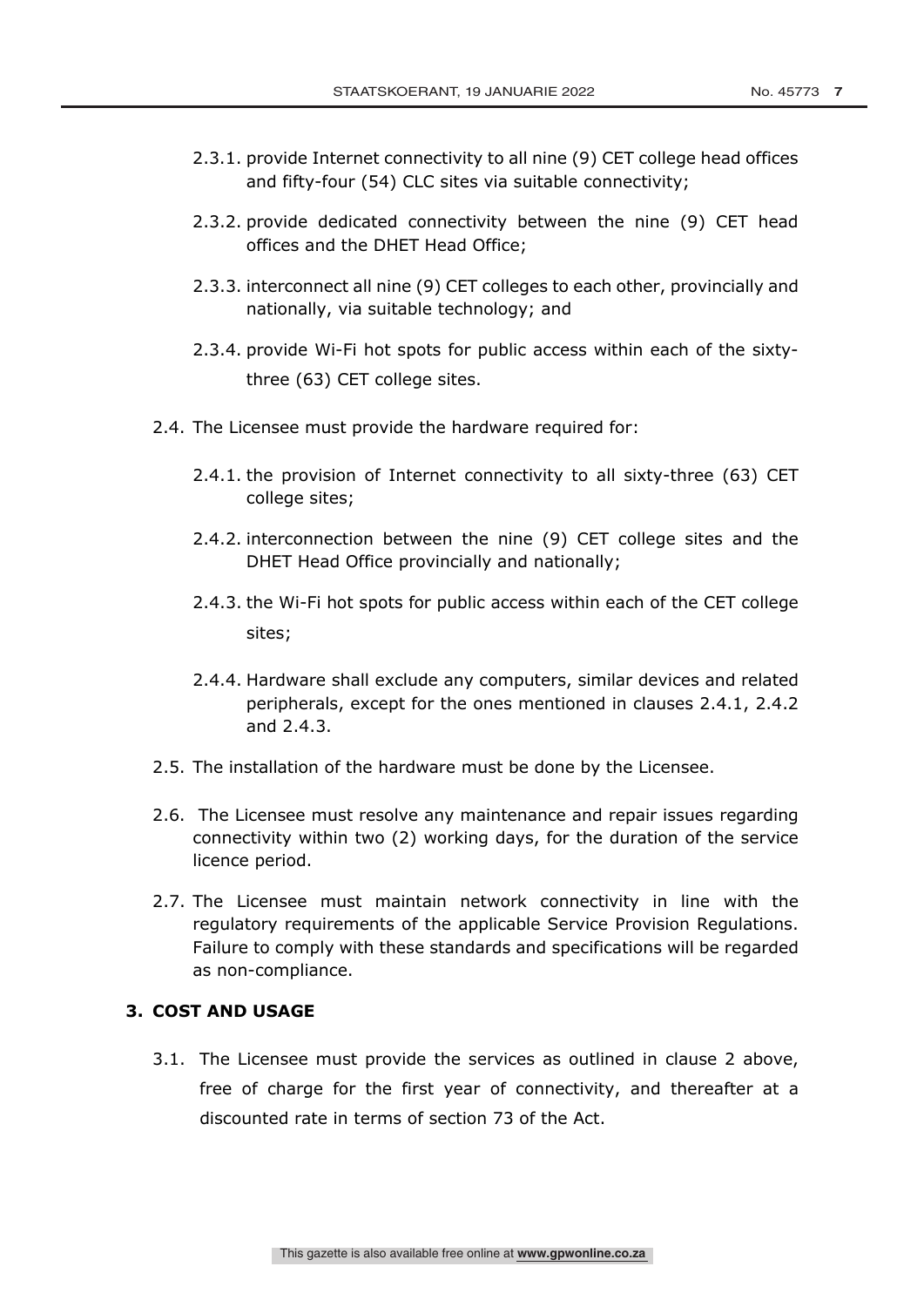- 3.2. The Licensee must prescribe free connectivity for both CET and CLC users and Wi-Fi hotspot users to the official list of zero-rated websites as prescribed by the DCDT from time to time.
- 3.3. The cost for the public access via the Wi-Fi hot spot shall not be billed to the CET / CLC sites, and neither shall the CET / CLC sites be responsible for the administration thereof. The Licensee shall be responsible for charging the public directly, at a discounted rate, for use of the Wi-Fi hot spots and for administration thereof.
- 3.4. The Licensee must bear the initial setup costs, as well as the support and maintenance costs of software and hardware for the duration of the service licence.

#### **4. REPORTING AND MONITORING**

- 4.1. The Licensee must report bi-annually according to the Authority's financial year. Reports are due on or before 30 April and 31 October each year.
- 4.2. The following information must be submitted:

4.2.1. The number of CET and CLC sites connected;

- 4.2.2. The names of the CET and CLC sites, their geographical coordinates, and their CET and CLC ID;
- 4.2.3. The type of technology used for connectivity per CET and CLC;
- 4.2.4. Average speed, data usage and bandwidth over the period;
- 4.2.5. Average cost of usage over the period, including both cost of and revenue from each hot spot per site;
- 4.2.6. Number of faults reported to the Licensee that are network connection related (i.e. if connection of the local area network is down due to failure of licensee's network etc.), their frequency, nature and time to resolve;
- 4.2.7. Number of hot spot faults reported to the Licensee, their frequency, nature and time to resolve.

### **5. CONTRAVENTION AND PENALTIES**

5.1. Failure by the Licensee to comply with, or to discharge, the USAOs specified herein constitutes a breach of the licence terms and conditions, and are subject to a fine of no less than One Million Rands (R1 000 000) for each month that the contravention subsists.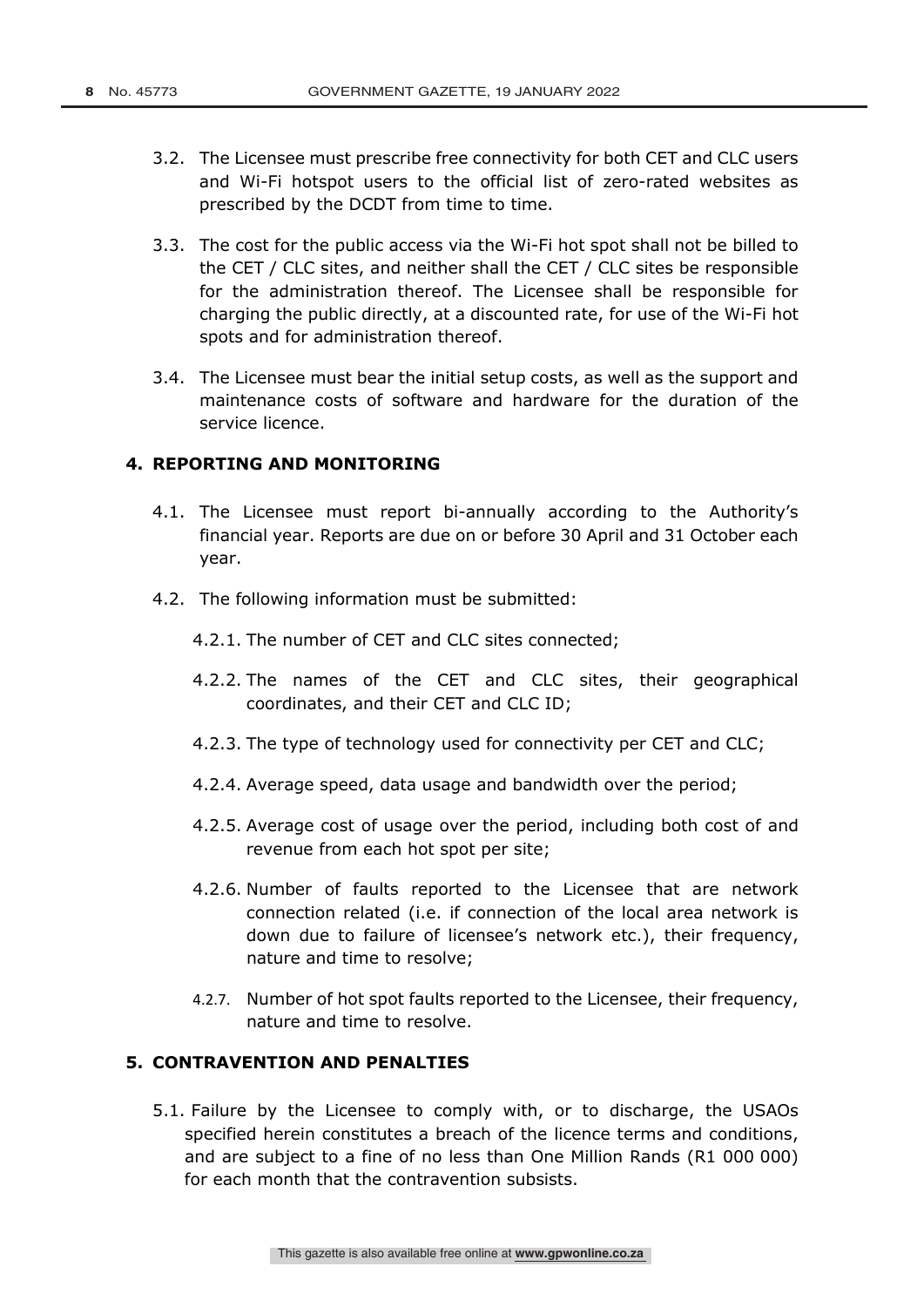#### **Schedule C**

### **ROLES AND RESPONSIBILITIES OF THE PARTIES**

| <b>Obligations</b> |                                                                                                                                  | Licensee   ICASA |              | <b>DHET</b> | <b>DCDT</b> |
|--------------------|----------------------------------------------------------------------------------------------------------------------------------|------------------|--------------|-------------|-------------|
| 1.                 | Provision of CETs and CLCs list                                                                                                  |                  |              | ✓           |             |
| 2.                 | Allocation of CETs and CLCs                                                                                                      |                  | ✓            |             |             |
|                    | 3. Verifying CETs and CLCs location                                                                                              | ✓                |              | ✓           |             |
|                    | 4. Verifying CETs and CLCs contact details                                                                                       | ✓                |              | ✓           |             |
| 5.                 | Testing coordinates on Google Maps for<br>allocated CETs and CLCs                                                                |                  |              |             |             |
| 6.                 | Informing CETs and CLCs of Project                                                                                               |                  |              | ✓           |             |
| 7.                 | Determine if CETs and CLCs sites have<br>basic amenities (e.g. electricity),<br>and that the sites are ready for<br>installation | ✓                |              |             |             |
|                    | 8. Re-allocation or replacing of CETs and<br>CLCs to be connected                                                                |                  | ✓            |             |             |
| 9.                 | Preparing the CETs and CLCs site (e.g.<br>security)                                                                              |                  |              | ✓           |             |
|                    | 10. Approval of Rollout Plan                                                                                                     |                  | $\checkmark$ |             |             |
|                    | 11. Coordination between the Licensee and<br>Sentech                                                                             | $\checkmark$     |              |             |             |
|                    | 12. Service Level Agreement between the<br>Licensee and Sentech                                                                  | ✓                |              |             |             |